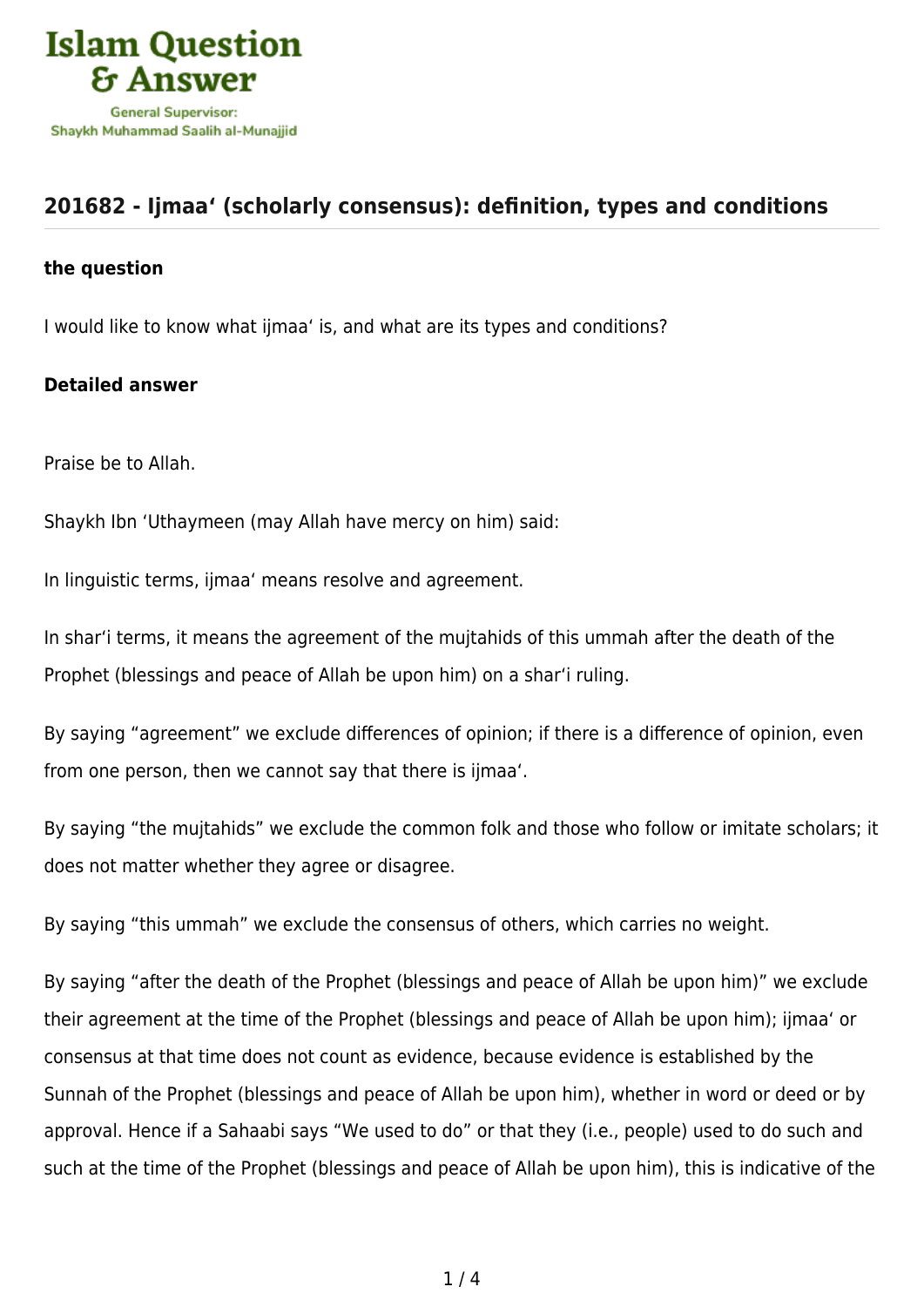

approval of the Prophet (blessings and peace of Allah be upon him), according to consensus.

By saying "on a shar'i ruling", we exclude their agreement on a rational or human ruling, which has nothing to do with the matter under discussion, because we are talking about looking for ijmaa' as one of the kinds of shar'i evidence.

Ijmaa' counts as evidence on the basis of a number of pieces of evidence, including the following:

1.The verse in which Allah, may He be exalted, says (interpretation of the meaning): "Thus We have made you (Muslims), a Wasat (just) (and the best) nation, that you be witnesses over mankind" [al-Baqarah 2:143]. The words "witnesses over mankind" include testifying about their deeds and judging their deeds, and the words of the witness may be accepted.

2.The verse in which Allah, says (interpretation of the meaning): "(And) if you differ in anything amongst yourselves" [an-Nisa' 4:59] indicate that whatever they agreed upon is sound and correct.

3.The Prophet (blessings and peace of Allah be upon him) said: "My ummah will not unanimously agree on misguidance."

4.We say: If the ummah unanimously agrees on something, it must be either true or false. If it is true, then it is proof. If it is false, how can this ummah, which is the dearest of nations to Allah since the time of its Prophet until the onset of the Hour, agree on something false with which Allah is not pleased? This is quite impossible.

## Types of ijmaa'

Ijmaa' is of two types: definitive and presumptive.

1.Definitive is that which well known and well established, such as consensus that the five daily prayers are obligatory and that zina (fornication, adultery) is haraam. No one can deny that this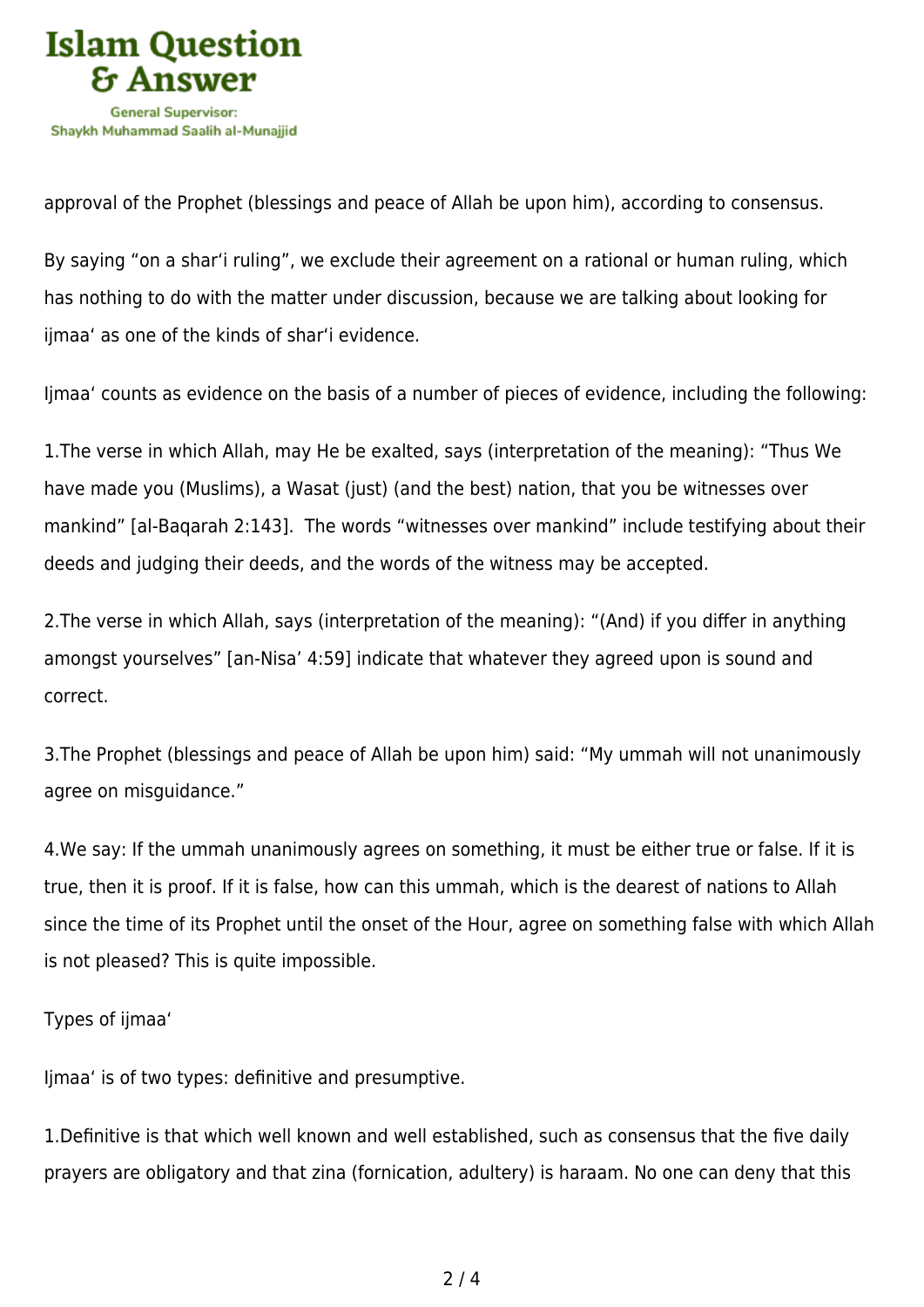

type of ijmaa' is proven and established, or that it constitutes proof in and of itself, or that the one who rejects it becomes a kaafir, unless he is ignorant and may be excused for his ignorance.

2.Presumptive is that which can only be known by means of research and study, where the scholars may differ as to whether is ijmaa' (on a particular issue) or not. The most correct scholarly opinion concerning that is the view of Shaykh al-Islam Ibn Taymiyah, when he said in al-'Aqeedah al-Waasitiyyah: The type of ijmaa' that is to be accepted is that of the righteous early generations (as-salaf as-saalih), because after their time there was a great deal of disagreement and the ummah spread far and wide. End quote.

It should be noted that the ummah cannot agree on something that is contrary to an unabrogated, clear, saheeh text, because it can only agree on what is true. If you see consensus that you think is contrary to that, then it must be one of the following: either the evidence is not clear, or it is not saheeh, or it is abrogated, or there is a difference of opinion concerning the matter of which you were not aware.

Conditions of ijmaa':

There are certain conditions for ijmaa', such as:

1.It should be soundly proven in the sense that it is either well known among the scholars or transmitted by a trustworthy narrator who has read widely.

2.It should not have been preceded by a well-known difference of opinion. If that was the case, then there is no ijmaa', because scholarly opinions are not invalidated by the death of their authors.

Ijmaa' does not cancel out a previous difference of opinion; rather it prevents differences of opinion from arising.